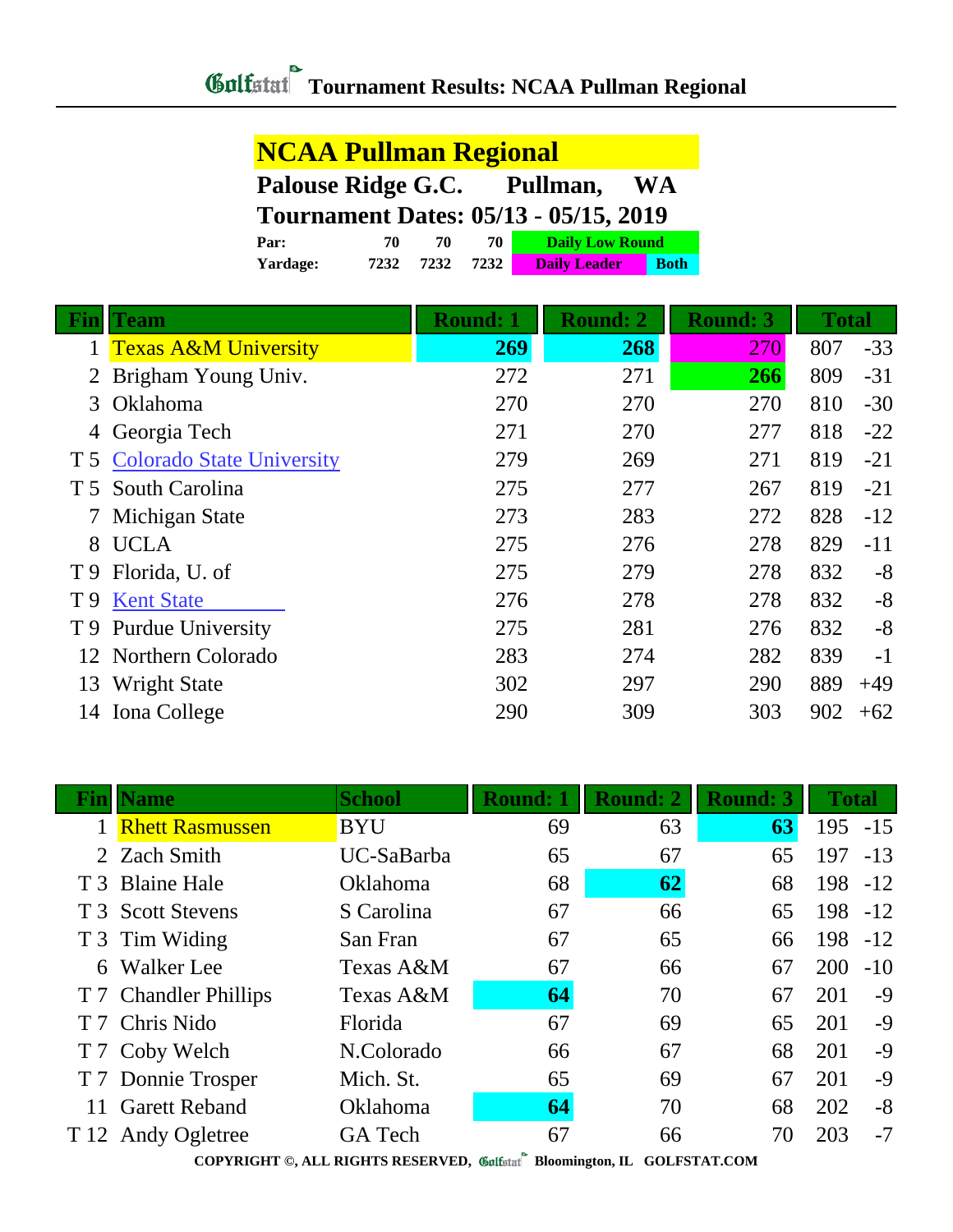## **Gulfatat** Tournament Results: NCAA Pullman Regional

| Finll | <b>Name</b>              | <b>School</b>     | <b>Round: 1</b> | <b>Round: 2</b> | <b>Round: 3</b> | <b>Total</b> |      |
|-------|--------------------------|-------------------|-----------------|-----------------|-----------------|--------------|------|
|       | T 12 Brandon Smith       | Texas A&M         | 69              | 65              | 69              | 203          | $-7$ |
| T 12  | <b>Jake Staiano</b>      | Colo St           | 70              | 64              | 69              | 203          | $-7$ |
|       | T 12 Quade Cummins       | Oklahoma          | 69              | 67              | 67              | 203          | $-7$ |
| T 12  | Sam Bennett              | Texas A&M         | 69              | 67              | 67              | 203          | $-7$ |
| T 17  | A J Ott                  | Colo St           | 70              | 66              | 68              | 204          | $-6$ |
| T 17  | <b>Carson Lundell</b>    | <b>BYU</b>        | 64              | 70              | 70              | 204          | $-6$ |
| T 17  | <b>Chris Doody</b>       | <b>Kent State</b> | 70              | 64              | 70              | 204          | $-6$ |
| T 17  | <b>Connor Howe</b>       | GA Tech           | 66              | 70              | 68              | 204          | $-6$ |
|       | T 17 Devon Bling         | <b>UCLA</b>       | 70              | 68              | 66              | 204          | $-6$ |
|       | T 17 Luke Schniederjans  | <b>GA</b> Tech    | 70              | 66              | 68              | 204          | $-6$ |
| T 17  | <b>Timmy Hildebrand</b>  | Purdue            | 65              | 69              | 70              | 204          | $-6$ |
|       | T 24 Cole Bradley        | Purdue            | 68              | 70              | 67              | 205          | $-5$ |
|       | T 24 Peter Kuest         | <b>BYU</b>        | 69              | 69              | 67              | 205          | $-5$ |
|       | T 24 Ryan Hall           | S Carolina        | 69              | 70              | 66              | 205          | $-5$ |
| T 27  | <b>Davis Bryant</b>      | Colo St           | 70              | 70              | 66              | 206          | $-4$ |
| T 27  | John Axelsen             | Florida           | 67              | 69              | 70              | 206          | $-4$ |
| T 29  | <b>Bjarki Petursson</b>  | <b>Kent State</b> | 69              | 70              | 68              | 207          | $-3$ |
| T 29  | Jarle Volden             | Purdue            | 70              | 71              | 66              | 207          | $-3$ |
| T 29  | <b>Kelton Hirsch</b>     | <b>BYU</b>        | 70              | 71              | 66              | 207          | $-3$ |
| T 29  | <b>Noah Norton</b>       | <b>GA</b> Tech    | 68              | 68              | 71              | 207          | $-3$ |
| T 33  | <b>Brad Dalke</b>        | Oklahoma          | 69              | 71              | 68              | 208          | $-2$ |
| T 33  | Joshua Matz              | N.Colorado        | 70              | 67              | 71              | 208          | $-2$ |
| T 33  | <b>Oscar Teiffel</b>     | Colo St           | 71              | 69              | 68              | 208          | $-2$ |
|       | T 33 Patrick Welch       | Oklahoma          | 69              | 72              | 67              | 208          | $-2$ |
| T 37  | <b>Andrew Walker</b>     | Mich. St.         | 70              | 71              | 68              | 209          | $-1$ |
|       | T 37 Eddy Lai            | <b>UCLA</b>       | 71              | 67              | 71              | 209          | $-1$ |
|       | T 37 Hidetoshi Yoshihara | <b>UCLA</b>       | 69              | 69              | 71              | 209          | $-1$ |
| T 40  | Jack Castiglia           | N.Colorado        | 70              | 70              | 70              | 210          | E    |
| T 40  | <b>James Piot</b>        | Mich. St.         | 71              | 70              | 69              | 210          | E    |
| T 40  | <b>Josh Gilkison</b>     | <b>Kent State</b> | 67              | 73              | 70              | 210          | E    |
|       | T 40 Troy Taylor II      | Mich. St.         | 69              | 73              | 68              | 210          | E    |
|       | T 44 Caleb Proveaux      | S Carolina        | 72              | 69              | 70              | 211          | $+1$ |
|       | T 44 Cole Madey          | <b>UCLA</b>       | 67              | 72              | 72              | 211          | $+1$ |
|       | T 44 Thomas Hutchison    | <b>UC</b> Davis   | 72              | 70              | 69              | 211          | $+1$ |
|       | T 47 Brock Stanger       | <b>BYU</b>        | 72              | 69              | 71              | 212          | $+2$ |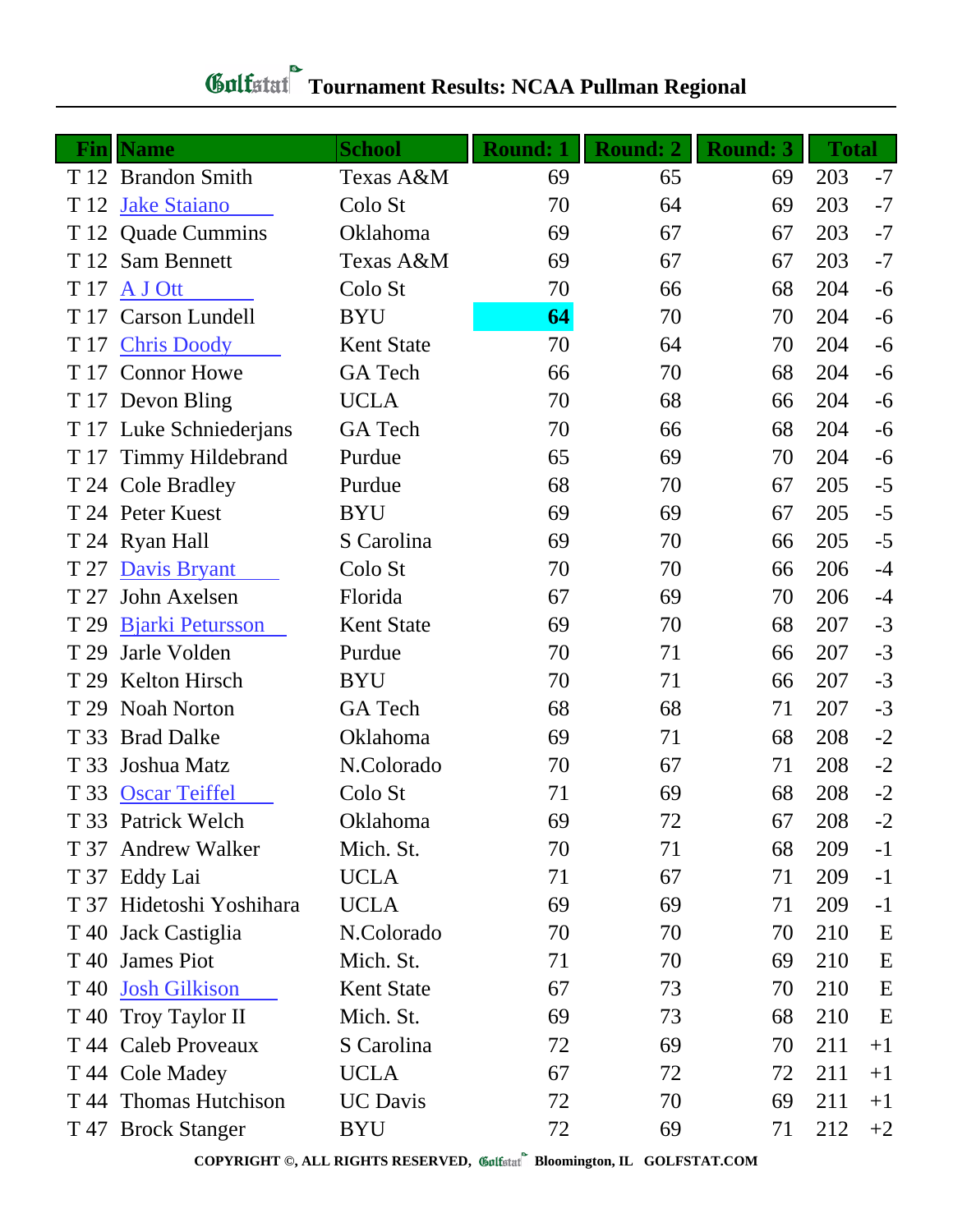## *Gulfatat* Tournament Results: NCAA Pullman Regional

| Finll           | <b>Name</b>               | <b>School</b>     | <b>Round: 1</b> | <b>Round: 2</b> | <b>Round: 3</b> | <b>Total</b> |
|-----------------|---------------------------|-------------------|-----------------|-----------------|-----------------|--------------|
|                 | T 47 Daniel O'Loughlin    | Colorado          | 68              | 75              | 69              | 212<br>$+2$  |
| T 47            | <b>Jake Chanen</b>        | GCU               | 71              | 71              | 70              | 212<br>$+2$  |
| T 47            | Parathakorn Suyasri       | Colo St           | 69              | 73              | 70              | 212<br>$+2$  |
| T 47            | <b>Patrick Murphy</b>     | <b>UCLA</b>       | 69              | 73              | 70              | 212<br>$+2$  |
| T 47            | <b>Will Kurtz</b>         | <b>Kent State</b> | 71              | 71              | 70              | 212<br>$+2$  |
| 53              | <b>Gordon Neale</b>       | Florida           | 70              | 71              | 72              | 213<br>$+3$  |
|                 | T 54 Gisli Sveinbergsson  | <b>Kent State</b> | 70              | 74              | 70              | 214<br>$+4$  |
|                 | T 54 Ryan Stachler        | S Carolina        | 67              | 72              | 75              | 214<br>$+4$  |
|                 | T 54 Will Miles           | S Carolina        | 75              | 73              | 66              | 214<br>$+4$  |
| T 57            | <b>Blake Dyer</b>         | Florida           | 71              | 70              | 76              | 217<br>$+7$  |
|                 | T 57 Bryce Haney          | Wright St.        | 70              | 76              | 71              | 217<br>$+7$  |
| T 57            | Kaleb Johnson             | Mich. St.         | 69              | 75              | 73              | 217<br>$+7$  |
| 60              | <b>Tyler Strafaci</b>     | GA Tech           | 72              | 73              | 73              | 218<br>$+8$  |
| 61              | <b>Oisin Deveruex</b>     | Iona              | 67              | 77              | 75              | 219<br>$+9$  |
| 62              | <b>Austin Schoonmaker</b> | Wright St.        | 75              | 74              | 72              | $221 + 11$   |
| 63              | Mitch Lehigh              | Wright St.        | 79              | 73              | 73              | $225 + 15$   |
| 64              | Kritsari Oukosavanna      | Iona              | 75              | 75              | 77              | $227 + 17$   |
|                 | T 65 Cole Corder          | Wright St.        | 78              | 76              | 74              | $228 + 18$   |
|                 | T 65 Nick Sharp           | N.Colorado        | 77              | 70              | 81              | $228 + 18$   |
| 67              | Paolo Matti               | Iona              | 74              | 80              | 75              | $229 + 19$   |
| T <sub>68</sub> | <b>Justin Burkhamer</b>   | Iona              | 75              | 80              | 76              | $231 + 21$   |
|                 | T 68 Matt Mirocco         | Iona              | 74              | 77              | 80              | $231 + 21$   |
|                 | <b>DNF</b> Andrew Farraye | Purdue            |                 | 71              | 73              |              |
|                 | <b>DNF</b> Dan Erickson   | Texas A&M         | 71              | 75              |                 |              |
|                 | <b>DNF</b> Davis Root     | Wright St.        | 79              |                 |                 |              |
|                 | <b>DNF</b> Eugene Hong    | Florida           | 72              | 78              |                 |              |
|                 | DNF Jason Hong            | Purdue            | 75              |                 | 78              |              |
|                 | <b>DNF</b> Joe Weiler     | Purdue            | 72              | 74              |                 |              |
|                 | DNF Josh Gliege           | Texas A&M         |                 |                 | 72              |              |
|                 | DNF Li Chen               | N.Colorado        | 80              | 81              |                 |              |
|                 | <b>DNF</b> Marcus Tait    | N.Colorado        |                 |                 | 73              |              |
|                 | <b>DNF</b> Nate Arnold    | Wright St.        |                 | 74              | 74              |              |
|                 | <b>DNF</b> Ryan Celano    | Florida           |                 |                 | 71              |              |